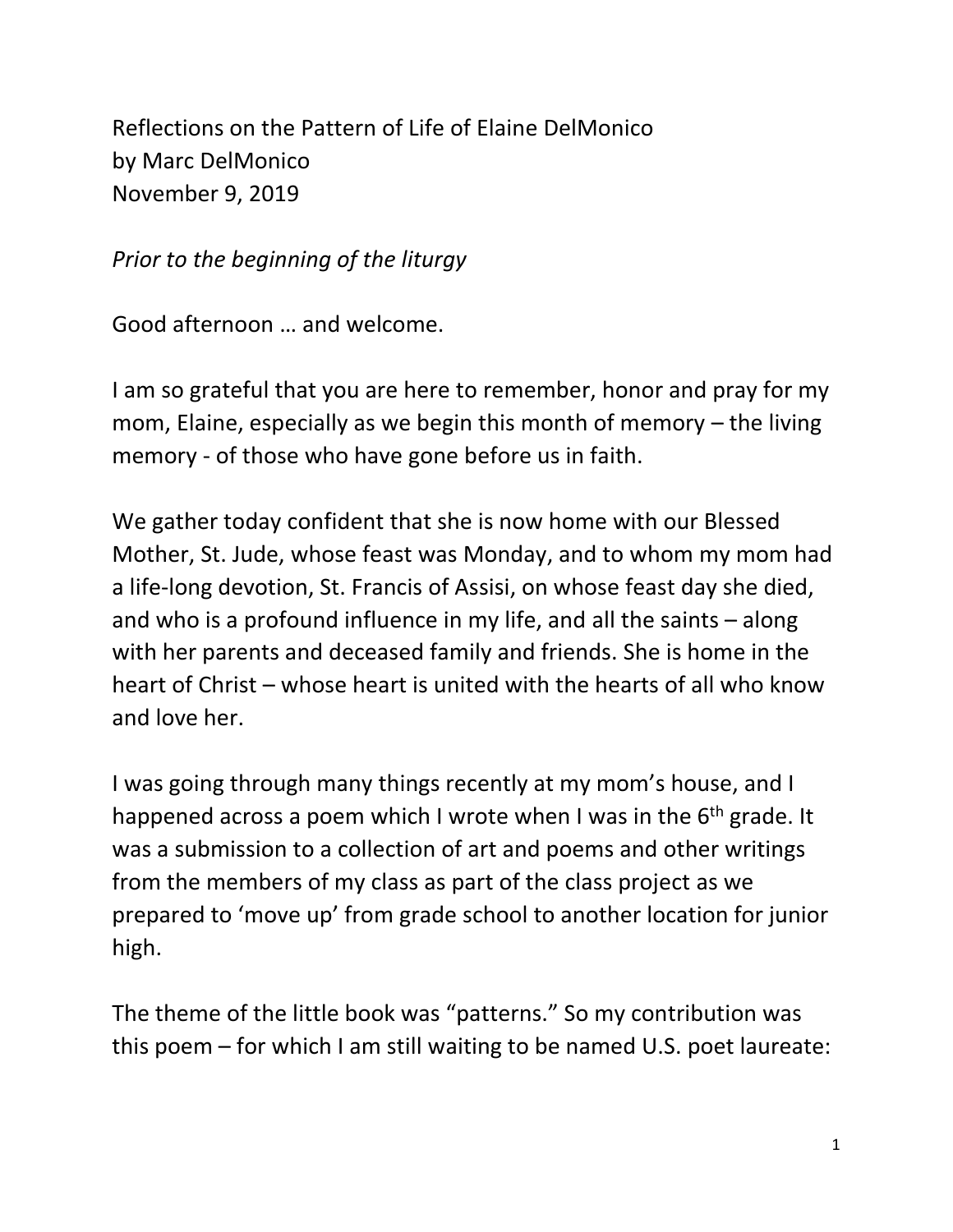"Patterns are beautiful and nice. Please don't turn them to ice. Have a heart; don't let them go. I would feel mighty low."

That's it. That's the poem.

When I read it again a few days ago, I thought of my mom.

Patterns were a part of her life. Whether it was the very elegant clothing she always wore – deeply rich in patterns of color and brightness - or the way in which she moved through her days.

Those who know my mom well know she was a creature of habit – or, perhaps another word for it - might be routine.

Routines were the pattern of her life.

She cleaned her own house daily until her illness made it impossible to do some of those chores, but continued to do everything she could.

She shoveled her own snow until her mid-70s, *anytime* there was snow (and it snows a lot in Central New York!). Either she did it or she guided (or rather demanded) others do it as thoroughly and carefully as she would have. Whenever there was a project done at her house, it had to be completed to her exacting specifications.

She maintained a budget and paid her bills WITH CASH AND IN PERSON whenever possible, and with meticulous care, always careful to live within her means.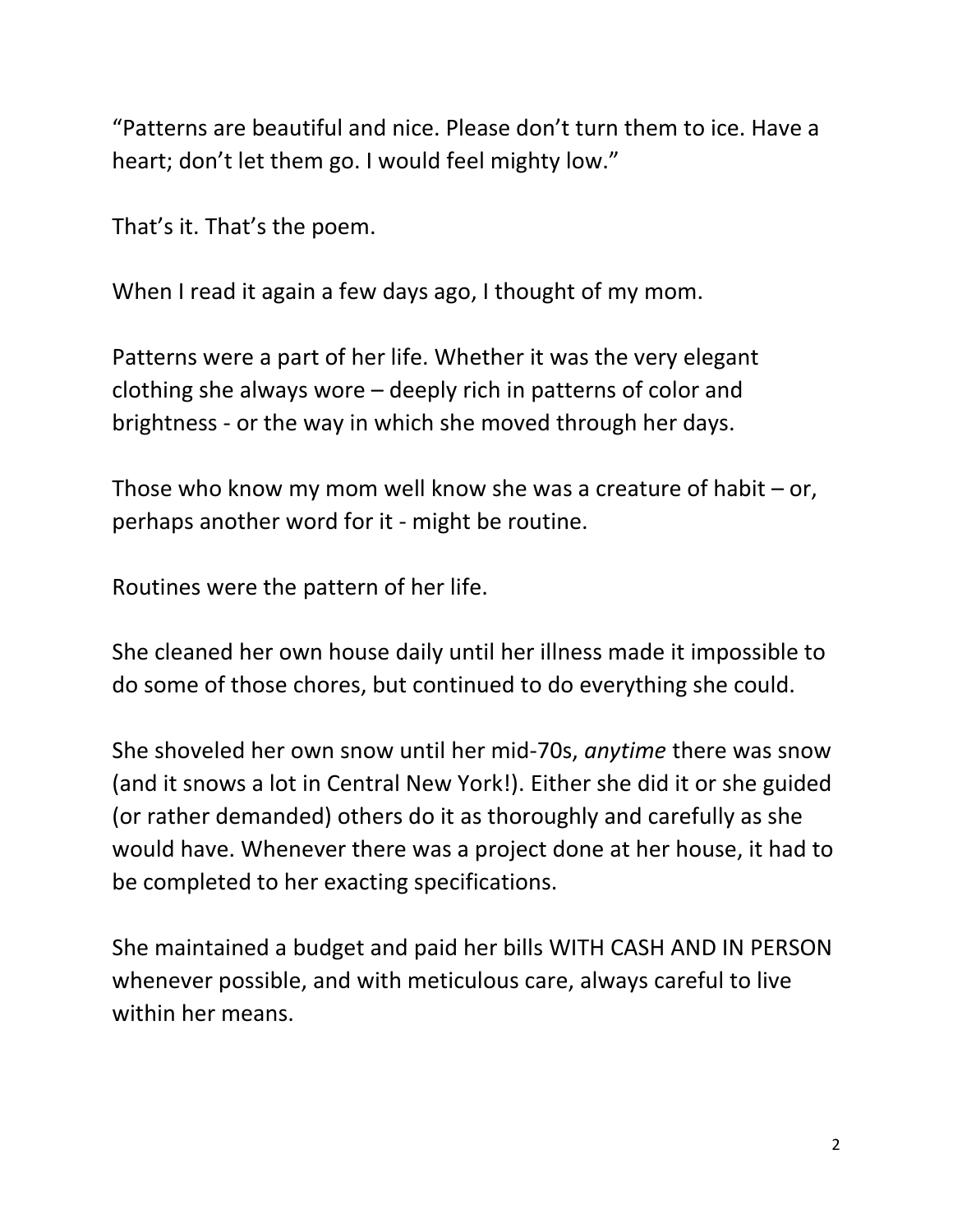She attentively shopped for her groceries and other items on certain days of the week, often accompanied by my aunt Phyllis or me.

And she had a whole set of routines around the foods she liked and didn't like! The cookies we are all invited to share after the service today are some of her favorites which she enjoyed whenever she could.

Mom's routines extended to her relationships. Whether it was daily or nearly daily phone calls with my aunt Phyllis or other relatives and friends, she made sure to call. She was always prepared for birthdays and family celebrations with a card or a gift

These were the details of routine which marked her life.

And she wanted to make sure that others adopted routines that were good for them. She always wanted to make sure we all wore jackets when it was cold outside. She advised people on their health, even as she struggled with caring for her own. She felt very strongly that certain things should be done in certain ways – often with a dismissive "that's just the way I am."

"That's just the way I am." … Patterns. Routine.

As I reflected on it further, I realized that while her actions are what we, and she, called her "routine," there is another, spiritual or theological way to name these aspects of her life – "rituals of love."

Rituals are about repetition – not out of a sense of legalism or doing things by rote. Rather we do ritual because we love: We love God, we love others. These loves guide so many rituals in our lives.